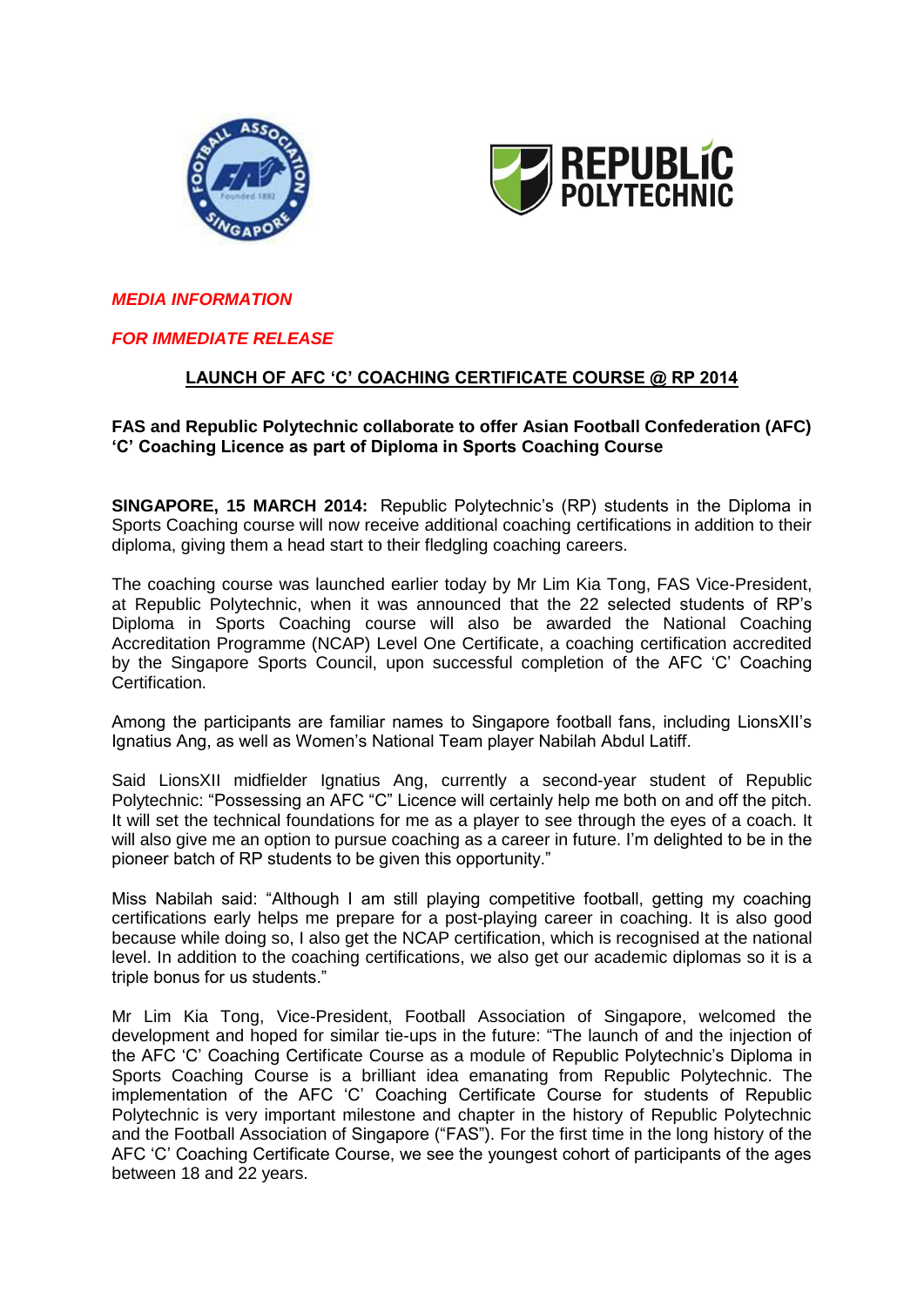"It is very beneficial to see people being trained to be coaches from a young age as the AFC "C" Coaching Certificate is the first step towards the AFC Pro Diploma coaching licence, which is the qualification required to coach at the elite level. It would be very interesting if all the students in this cohort obtain the AFC "C" Coaching Certificate at these ages. They will have many years to polish up their coaching skills as they journey towards getting the AFC Pro Diploma Coaching Licence. The training of our coaches at a younger age is indeed one of the objectives of the FAS Strategic Plan which is the development of our coaches.

"We endeavour to increase both the number of quality coaches and strengthen our coaching development programmes. By strengthening our coaching development, we produce betterquality coaches who in turn will produce better players and ultimately benefit Singapore football as a whole. We will continue to work closely with our stakeholders and partners, including academic institutions such as polytechnics, to ensure that our players and coaches attain both academic and professional certifications for their development, and for the continued development of Singapore football as a whole."

Said Mr Seto Lok Yin, Deputy Principal (Industry Services), Republic Polytechnic, "We are privileged to be the first institute of higher learning to partner FAS in offering this customised programme. This collaboration will value add to our sports coaching diploma"s curriculum, and allow our students to deepen both their theoretical knowledge and practical coaching skills as they strive to become the next generation of football coaches."

#### **-END-**

## **About Football Association of Singapore (FAS)**

The Football Association of Singapore (FAS) is responsible for developing and advancing the game at all levels. Providing a structure for the game to flourish and governing the running of football in Singapore, the FAS also ensures that the Laws of the Game are adhered to, from the professional S.League to amateur leagues.

The FAS also manages the organisation and running of league and cup competitions, the stewardship of international teams, the establishment of youth development, women's football, refereeing and coaching frameworks.

The mission of the FAS is to enhance lives by leading innovative development of competitive and recreational football in Singapore together with all our partners.

For more information, please visit: [http://www.fas.org.sg](http://www.fas.org.sg/)